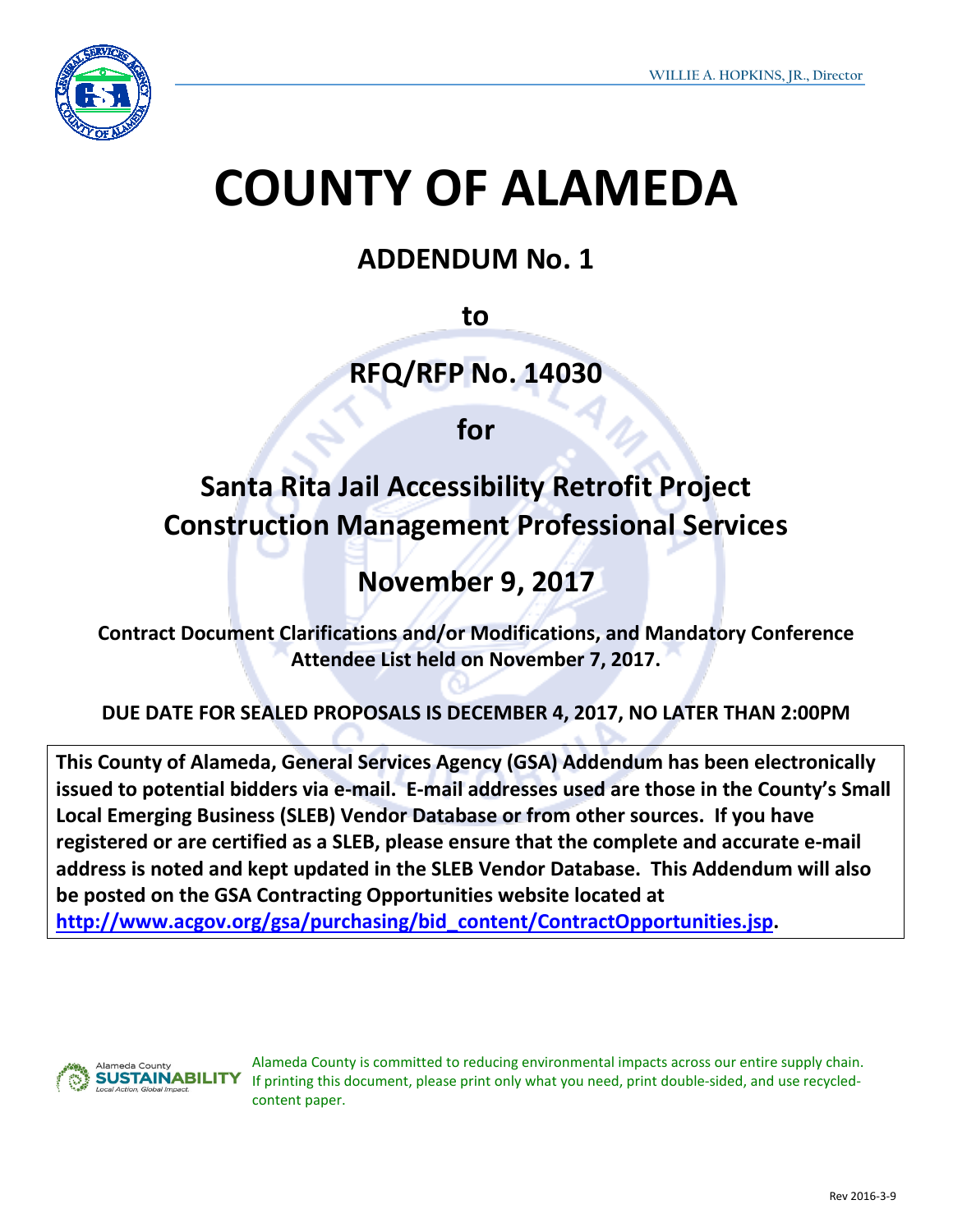This Addendum forms a part of the RFQ/RFP Documents and modifies the original RFQ/RFP Documents for proposal as noted below. Proposer acknowledges receipt and acceptance of all addenda issued under this RFQ/RFP when submitting Exhibit A with their proposal response.

#### **This Addendum No. 1, dated November 9, 2017, includes the following:**

**I.** Attendees at the Mandatory Proposer's Conference held on November 7, 2017 are listed on Attachment 1 of this Addendum. Proposals from prime firms who did not sign-in at this mandatory conference will not be considered. Please refer to the RFQ/RFP Document Section E.

#### **II. RFQ/RFP Documents and Contracting Requirements**

The project's construction documents for the Construction Contractor are now referenced in this RFQ/RFP:

A. Construction Bid Documents for the project scope by Construction Contractor are currently out for bid, advertised on October 24, 2017. The construction documents can be found and retrieved from our County website, [www.acgov.org](http://www.acgov.org/) under "Current Contract Opportunities, Construction", and through the following link: [http://www.acgov.org/gsa\\_app/gsa/purchasing/bid\\_content/contractingdetail.jsp?BID\\_ID](http://www.acgov.org/gsa_app/gsa/purchasing/bid_content/contractingdetail.jsp?BID_ID=1881)  $=1881$ 

These construction bid documents provide all the project scope requirements for the Construction Contractor. Construction Management firms, as proposers, are strongly encouraged to refer to and review these project construction bid documents prior to submitting their proposal responses.

#### **III. Questions/Responses – Inquiries prior to, or at, the Mandatory Proposer's Conference**

- 1. There were no questions received prior to the Mandatory Proposer's Conference.
- 2. GSA took verbal questions for all to hear at the November 7, 2017 Mandatory Conference. However, GSA instructed questioners to submit questions formally by electronic mail (email) to the Project Contact no later than 2:00PM on November 13, 2017, as stated in the Calendar of Events section of the RFQ/RFP document. Questions formally submitted will be responded to in upcoming Addendum No. 2.

#### IV. **Project Site Visit/Job Walk**

As stated at the Mandatory Conference on November 7, 2017, the opportunity is available for attendees, as prospective firms with their sub-consultants, to participate in the construction site visit/job walk to be conducted on November 13, 2017 at 10:00AM at the Santa Rita Jail to view the scope of work in the project's facility. Sheriff Security Site Clearance forms were handed out to any interested attendees, as pre-clearance for each person is required. All persons from consultant firms who wish to participate in this site visit/job walk must submit form(s) to the Project Contact, Bernadette Delgado at [bernadette.delgado@acgov.org](mailto:bernadette.delgado@acgov.org) no later than 2:00PM, Thursday, November 9, 2017. The Site Security Clearance form is Attachment 2 of this Addendum No. 1.

End of Addendum No. 1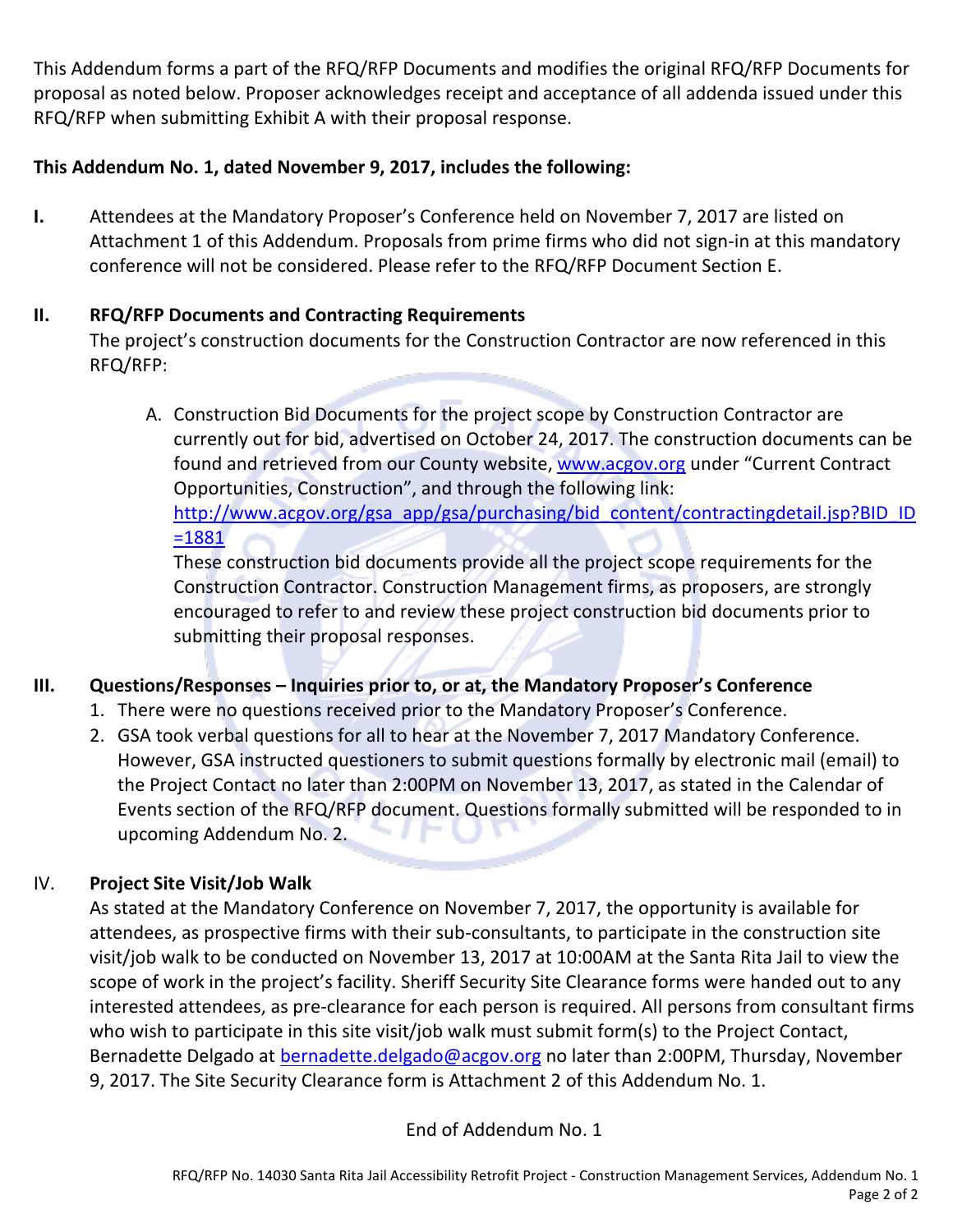WILLIE A. HOPKINS, JR., Director



1401 LAKESIDE DRIVE, OAKLAND, CALIFORNIA 94612 510 208 9700 FAX 510 208 9711 WWW.ACGOV.ORG/GSA/

#### **ADDENDUM No. 1 - ATTACHMENT 1 RFQ/RFP No. 14030**

#### **Santa Rita Jail Accessibility Retrofit Project Construction Management Services**

#### **LIST OF ATTENDEES AT THE MANDATORY PRE-SUBMITTAL CONFERENCE Held on November 7, 2017@ 11:00 am**

#### **General Services Agency**

1401 Lakeside Drive, Suite 1105 Oakland, CA 94612

#### *Blank fields below indicate no information provided*

| Company Name & Address                                                                           | Contact           | Phone        | E-mail                          | EB<br>51     | EB<br>51<br>Certif. | Local | <b>MBE</b>   | <b>WBE</b> | <b>MWBE</b> | Prime        | ont<br>$\subset$<br>ਦੂ<br>$\mathcal{L}$ | Type                          |
|--------------------------------------------------------------------------------------------------|-------------------|--------------|---------------------------------|--------------|---------------------|-------|--------------|------------|-------------|--------------|-----------------------------------------|-------------------------------|
| <b>APSI</b> Construction Mgmt<br>505 14th St. 905                                                | Carlo Sebastian   | 415-250-5325 | Carlo.sebastian@apsicm.com      | Y            |                     | Y     |              |            |             |              |                                         |                               |
| Oakland, CA 94612                                                                                |                   |              |                                 |              |                     |       |              |            |             |              |                                         |                               |
| <b>CB</b> Management Group<br>288 3rd Street #304<br>Oakland, CA                                 | <b>Toby Black</b> | 510-484-6769 | tobyblack@cbmanagementgroup.com | $\mathbf{v}$ | $\mathbf{v}$        | Y     | $\mathbf{v}$ | Y          | Y           | $\mathbf{v}$ | Y                                       | Construction &<br>Design Mgmt |
| <b>Cornerstone Facilities Consulting</b><br>3055 Alvarado St., Ste. 106<br>San Leandro, CA 94577 | Ming Ng           | 510-378-2088 | mng@cornerstoneconcilium.com    | Y            | $\mathbf{v}$        |       | $\mathbf{x}$ |            |             |              | Y                                       |                               |
| Dabri, Inc.<br>1904 Franklin St. Ste. 201<br>Oakland, CA                                         | Ajay Singh        | 510-406-7159 | ajay@dabri.com                  |              | Y                   | Y     | $\mathbf v$  | Y          | Y           |              | Y                                       | <b>CM</b> Services            |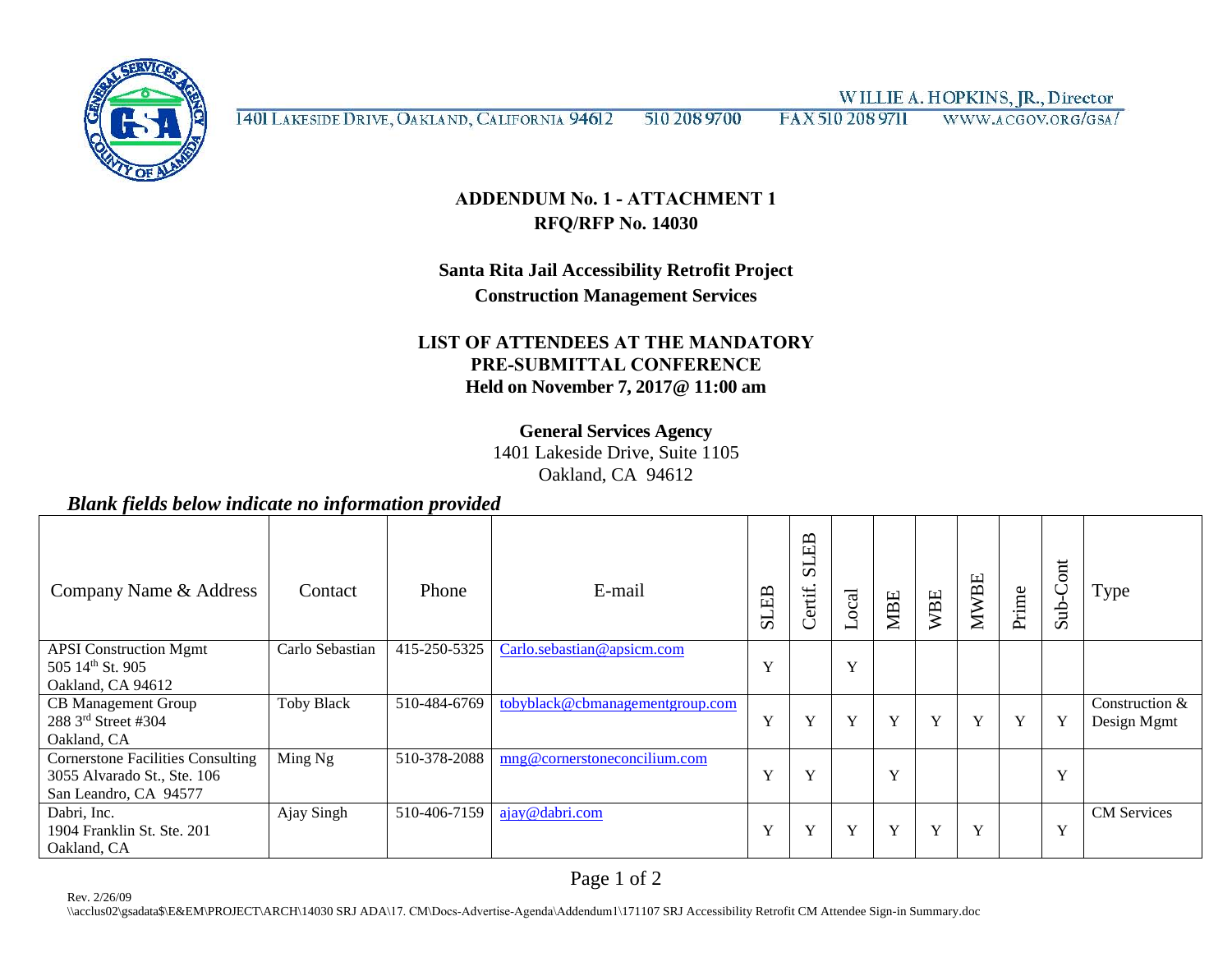#### **RFQ/RFP No. 14030 Santa Rita Jail Accessibility Retrofit Project - Construction Management Services** MANDATORY PRE-SUBMITTAL CONFERENCE ATTENDEES **November 7, 2017**

| Company Name & Address                                                                        | Contact             | Phone        | E-mail                           |   | <b>SLEB</b><br>Certif. | Local       | <b>MBE</b>  | WBE | <b>MWBE</b> | Prime | Sub-Cont | Type                 |
|-----------------------------------------------------------------------------------------------|---------------------|--------------|----------------------------------|---|------------------------|-------------|-------------|-----|-------------|-------|----------|----------------------|
| <b>Hattin Construction Management</b><br>300 Frank Ogawa Plaza, Ste. 239<br>Oakland, CA 94612 | Roosevelt<br>Hattin | 510-832-5800 | rh@hattincm.com                  | Y | Y                      | $\mathbf Y$ | $\mathbf Y$ |     |             | Y     | Y        | PM/CM Firm           |
| <b>MCK</b> Americas<br>150 Executive Park Blvd.<br>San Francisco, CA                          | Samantha<br>Friesz  | 415-652-6028 | sfriesz@mckinc.net               |   |                        |             |             |     |             | Y     | Y        |                      |
| Mack5<br>1900 Powell St., Ste. 470<br>Emeryville, CA                                          | Manil               | 510-595-3020 | manilb@mack5.com                 | Y | Y                      | $\mathbf Y$ |             |     |             |       | Y        |                      |
| <b>Sixth Dimension</b><br>1941 Jackson St., Ste 9<br>Oakland, CA 94612                        | Mani                | 916-284-5187 | mani@sixthdimensionpm.com        | Y | Y                      | Y           |             |     |             |       | Y        |                      |
| <b>Sixth Dimension</b><br>1941 Jackson St., Ste 9<br>Oakland, CA 94612                        | <b>Ahmed Selim</b>  | 916-755-9843 | ahmed.selim@sixthdimensionpm.com | Y | Y                      | Y           |             |     |             |       | Y        |                      |
| Vanir<br>180 Montgomery #700<br>San Francisco, CA 94104                                       | Teri Cruz           | 510-715-6536 | Terri.cruz@vanir.com             |   |                        | $\mathbf Y$ |             |     |             | Y     |          |                      |
| Vanir<br>505 14th Street, Ste. 963<br>Oakland, CA 94612                                       | Karl Schultz        | 510-588-8421 | Karl.schultz@vanir.com           | Y |                        |             |             |     |             | Y     |          | Construction<br>Mgr. |
|                                                                                               |                     |              |                                  |   |                        |             |             |     |             |       |          |                      |
|                                                                                               |                     |              |                                  |   |                        |             |             |     |             |       |          |                      |
|                                                                                               |                     |              |                                  |   |                        |             |             |     |             |       |          |                      |
|                                                                                               |                     |              |                                  |   |                        |             |             |     |             |       |          |                      |
|                                                                                               |                     |              |                                  |   |                        |             |             |     |             |       |          |                      |